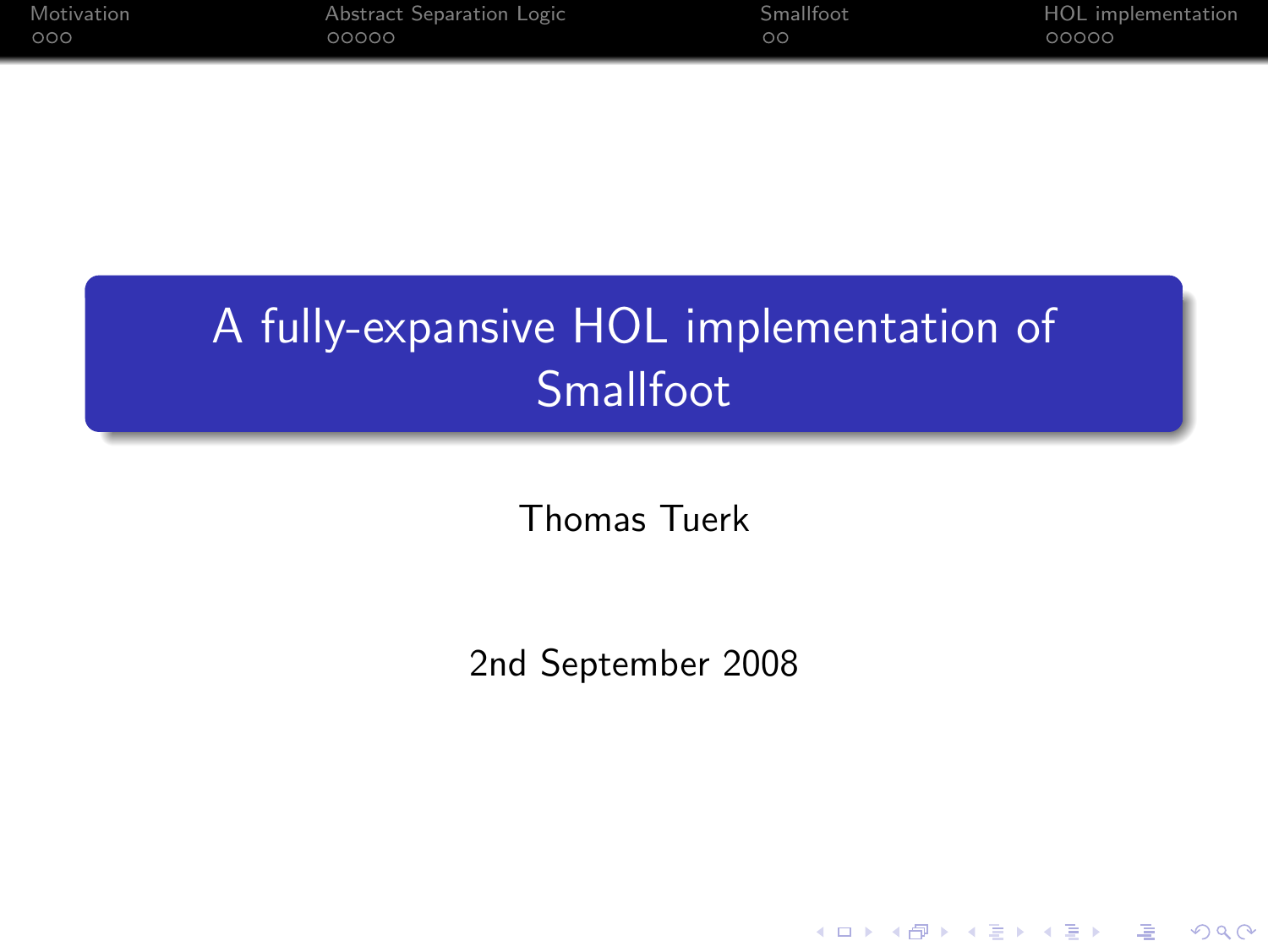| Motivation | Abstract Separation Logic | Smallfoot | HOL implementation |
|------------|---------------------------|-----------|--------------------|
| 000        | 00000                     | $\circ$   | 00000              |
| Overview   |                           |           |                    |

K ロ ▶ K @ ▶ K 할 ▶ K 할 ▶ | 할 | X 9 Q Q



- 2 [Abstract Separation Logic](#page-5-0)
- 3 [Smallfoot](#page-10-0)
- 4 [HOL implementation](#page-12-0)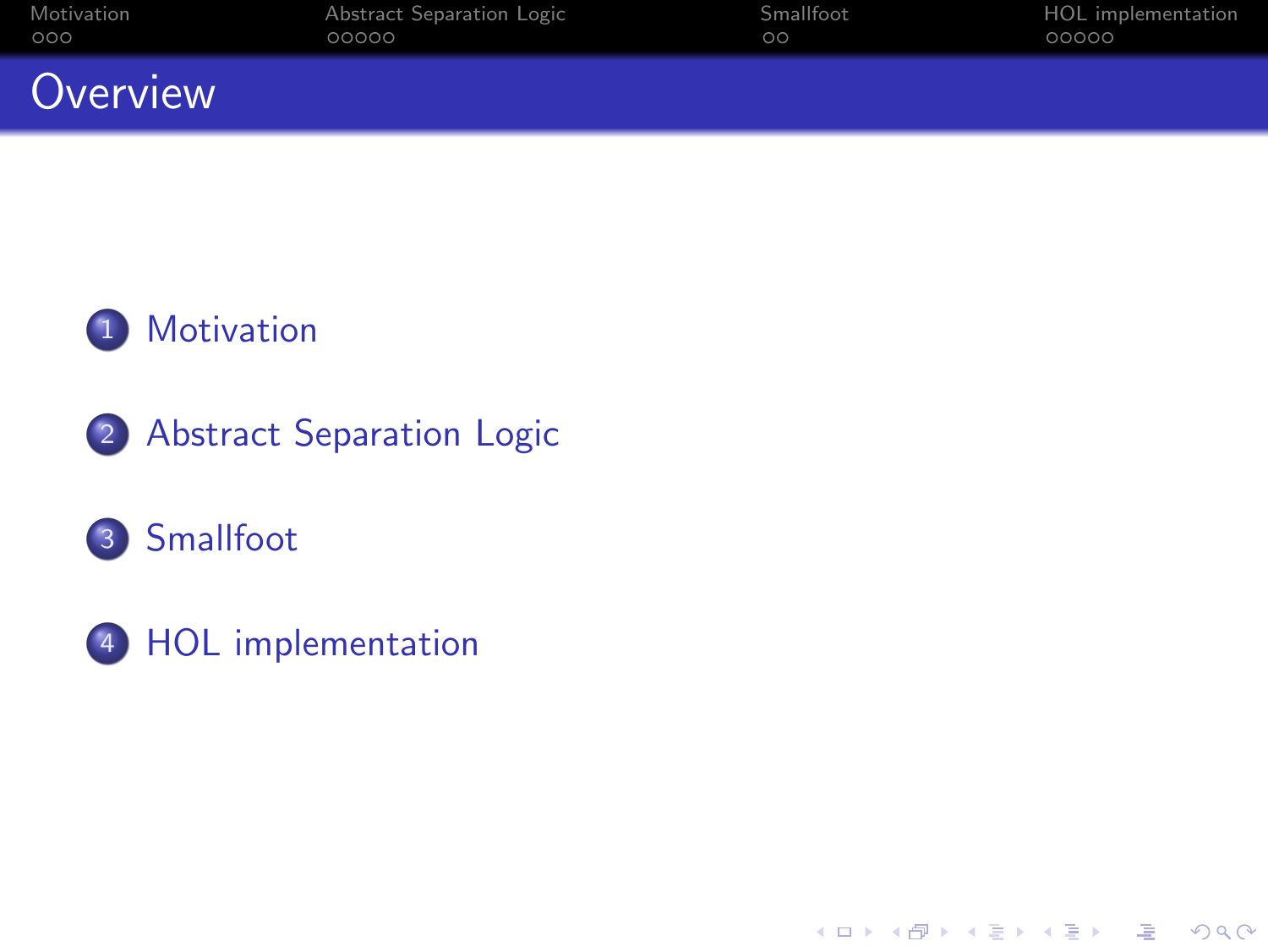| Motivation       | Abstract Separation Logic | Smallfoot | HOL implementation |
|------------------|---------------------------|-----------|--------------------|
| $\bullet$        | 00000                     | ററ        | 00000              |
| Separation Logic |                           |           |                    |

- Separation logic is an extension of Hoare Logic
- successfully used to reason about programs using pointers
- allows local reasoning
- **•** scales nicely
- there are some implementations
	- Smallfoot (Calcagno, Berdine, O'Hearn)
	- Slayer (MSR, B. Cook, J. Berdine et al.)
	- $\bullet$  ...
- <span id="page-2-0"></span>• there as formalisation in theorem provers
	- Concurrent C-Minor Project, Coq (Appel et al.)
	- Types, Bytes, and Separation Logic, Isabelle/HOL (Tuch, Klein, Norrish)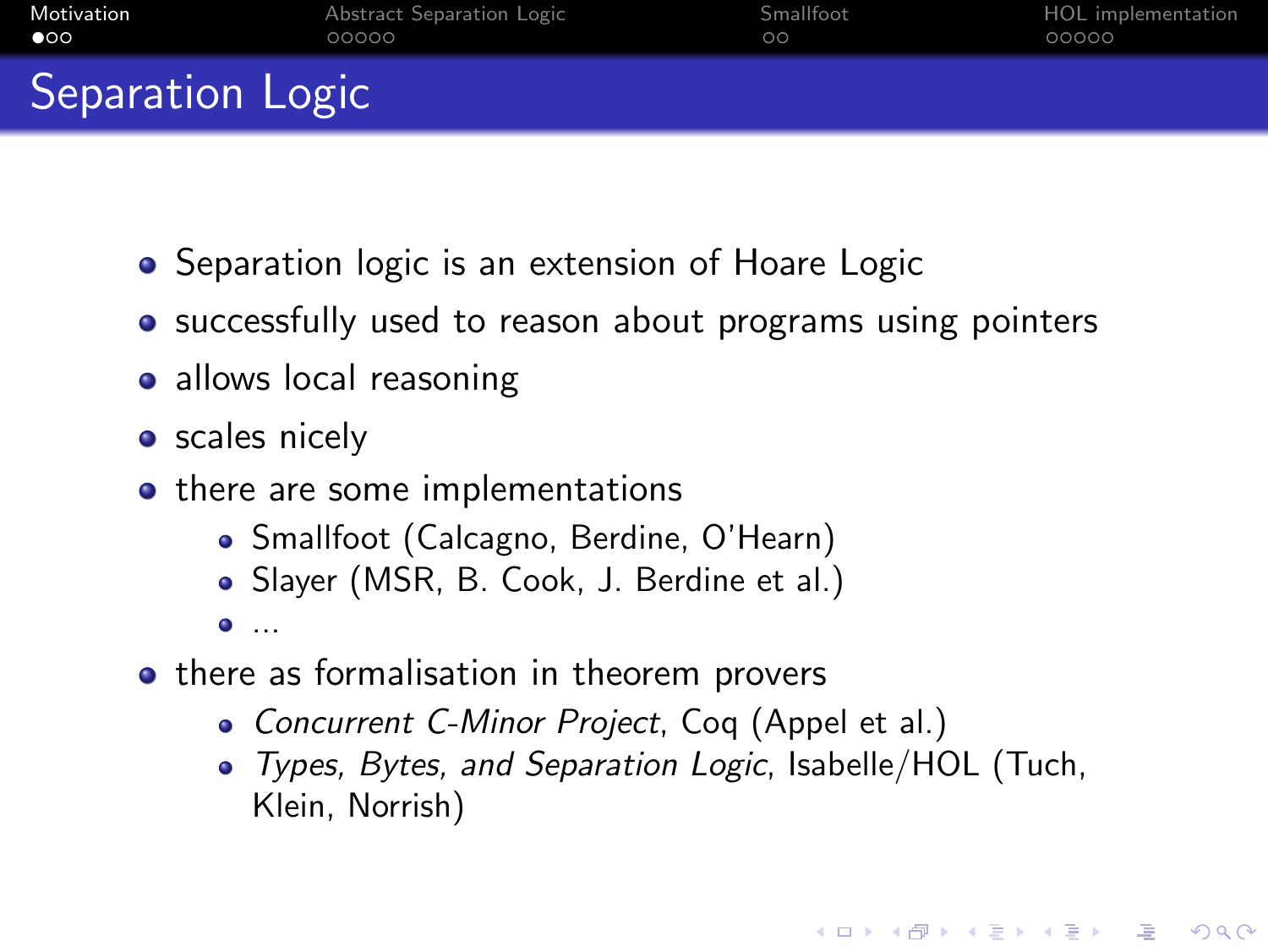| Motivation | Abstract Separation Logic | Smallfoot | HOL implementation |
|------------|---------------------------|-----------|--------------------|
| 000        | 00000                     | $\circ$   | 00000              |
| Motivation |                           |           |                    |

- there are a lot of slightly different separation logics
	- classically a state constists of stack  $+$  heap
	- but: how does the heap look like
	- read- / write-permissions for stack-variables ?
	- which predicates are supported?
- all tools / formalisations I know of are designed for one specific programming language
- in contrast, I would like to design a general framework
	- keep the core as abstract as possible
	- this should lead to simplicity
	- instantiate this core to different specific programming languages
- Main questions: what's the essence of separation logic? How to formalise it into a theorem prover?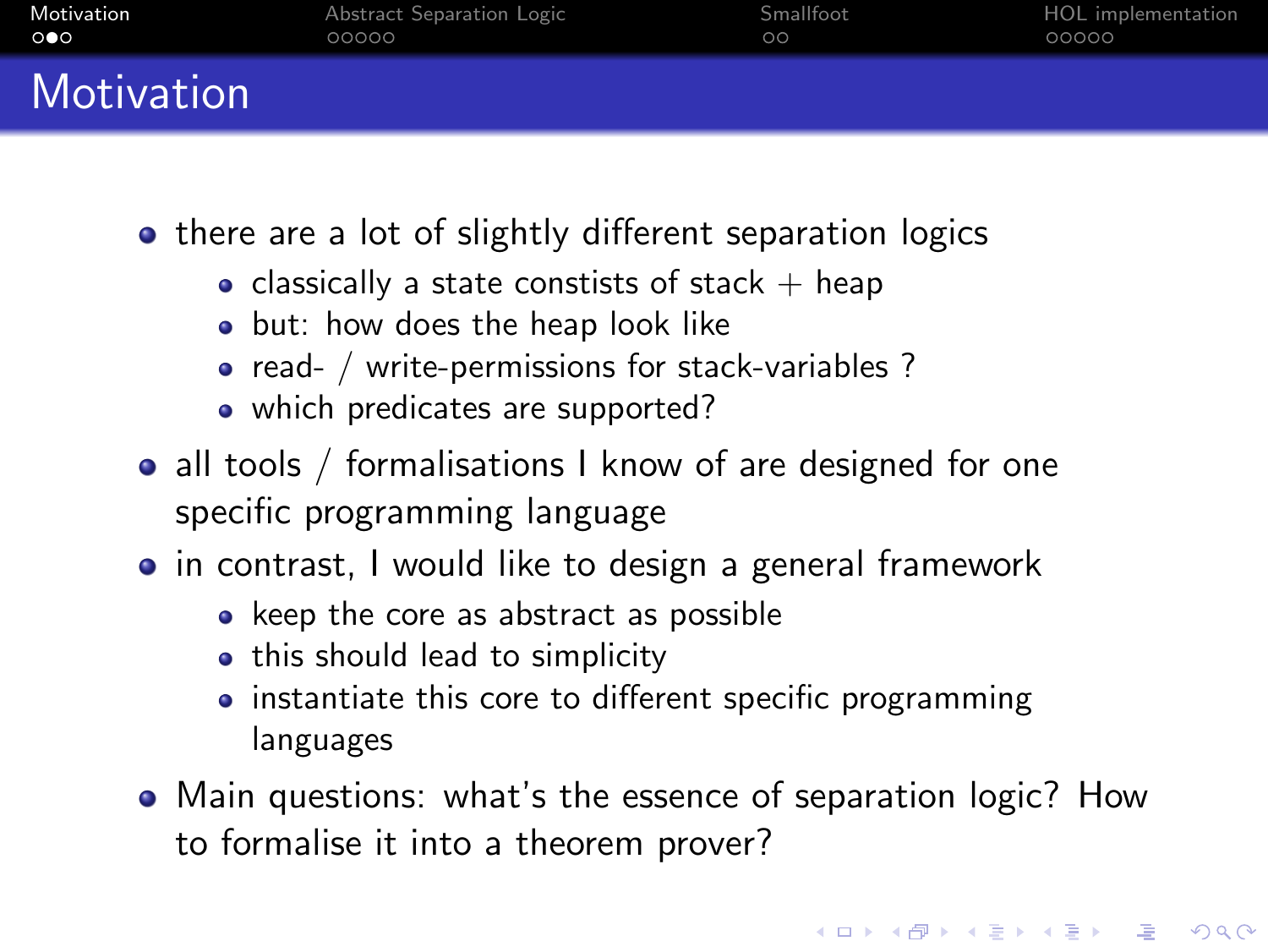| Motivation | Abstract Separation Logic | Smallfoot | HOL implementation |
|------------|---------------------------|-----------|--------------------|
| ററ         | 00000                     |           | 00000              |
| <b>A</b>   |                           |           |                    |

## Work done up to this point

- **•** formalisation of Abstract Separation Logic
- **•** first case study: a tool similar to Smallfoot
	- combines ideas from Abstract Separation Logic, Variables as Resource and Smallfoot

**KORK ERKER ER AGA** 

- parser for Smallfoot example files
- **•** completely automatic verification
- interactive proofs are possible as well
- most features of Smallfoot are supported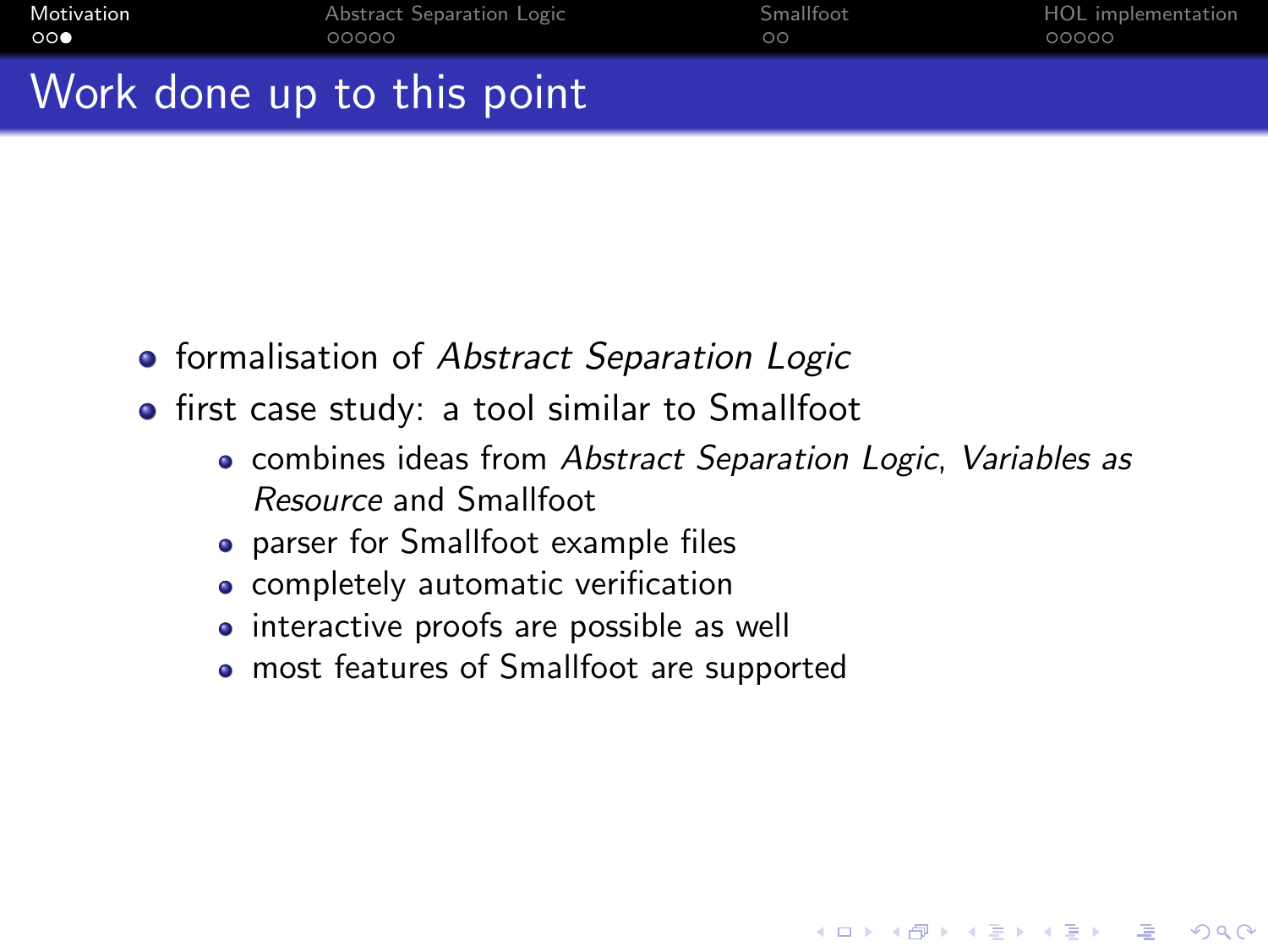| Motivation | Abstract Separation Logic | Smallfoot | HOL implementation |
|------------|---------------------------|-----------|--------------------|
| 000        | റെററ                      | ററ        | 00000              |
|            | Abstract Separation Logic |           |                    |

- abstract separation logic is an abstract version
- introduced by Calcagno, O'Hearn and Yang in Local Action and Abstract Separation Logic
- abstraction helps to concentrate on the essential part
- **•** embedding in a theorem prover becomes easier
- can be instantiated to different variants of separation logic
- <span id="page-5-0"></span>• therefore, it may be used as a basis for a separation logic framework in HOL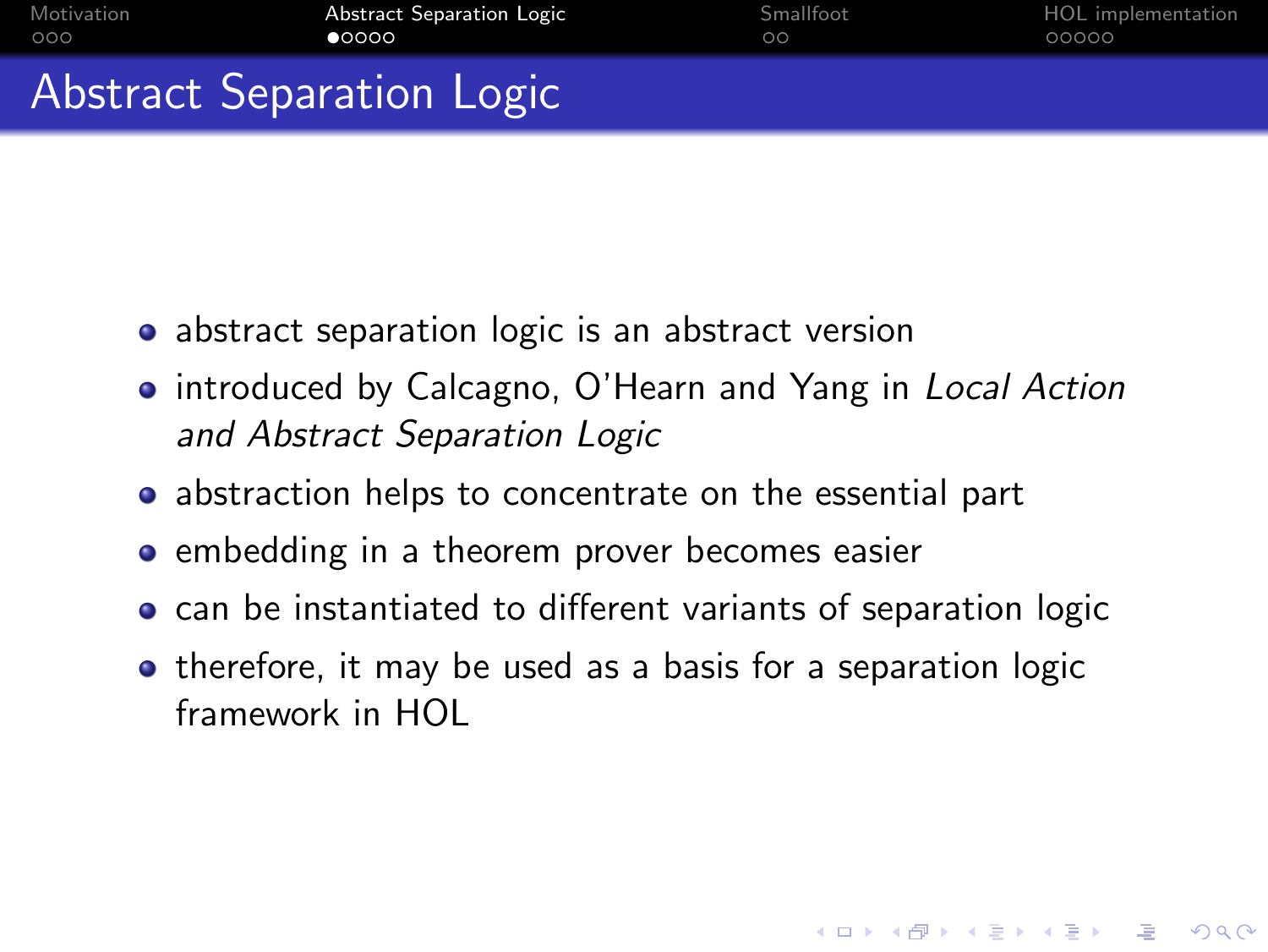| Motivation | <b>Abstract Separation Logic</b>                                                                              | Smallfoot | HOL implementation |
|------------|---------------------------------------------------------------------------------------------------------------|-----------|--------------------|
| OOO.       | 00000                                                                                                         | ററ        | 00000              |
|            | dia nombre de la ciudad de la contrata de la califación de la califación de la califación de la califación de |           |                    |

## Introduction to Abstract Separation Logic

### Separation Logic on Heaps

- **•** heaps
- $\bullet$  disjoint union of heaps  $\uplus$
- $\bullet$   $h_1$ ,  $h_2$  have disjoint domains

• 
$$
h \models P_1 * P_2
$$
 iff  
\n $\exists h_1, h_2. (h = h_1 \uplus h_2) \land$   
\n $h_1 \models P_1 \land h_2 \models P_2$ 

### Abstract Separation Logic

- abstract states
- o abstract separation combinator ∘
- $s_1 \circ s_2$  is defined

• 
$$
s \models P_1 * P_2
$$
 iff  
\n $\exists s_1, s_2. (s = s_1 \circ s_2) \land s_1 \models$   
\n $P_1 \land s_2 \models P_2$ 

**KORK EX KEY KEY YOUR**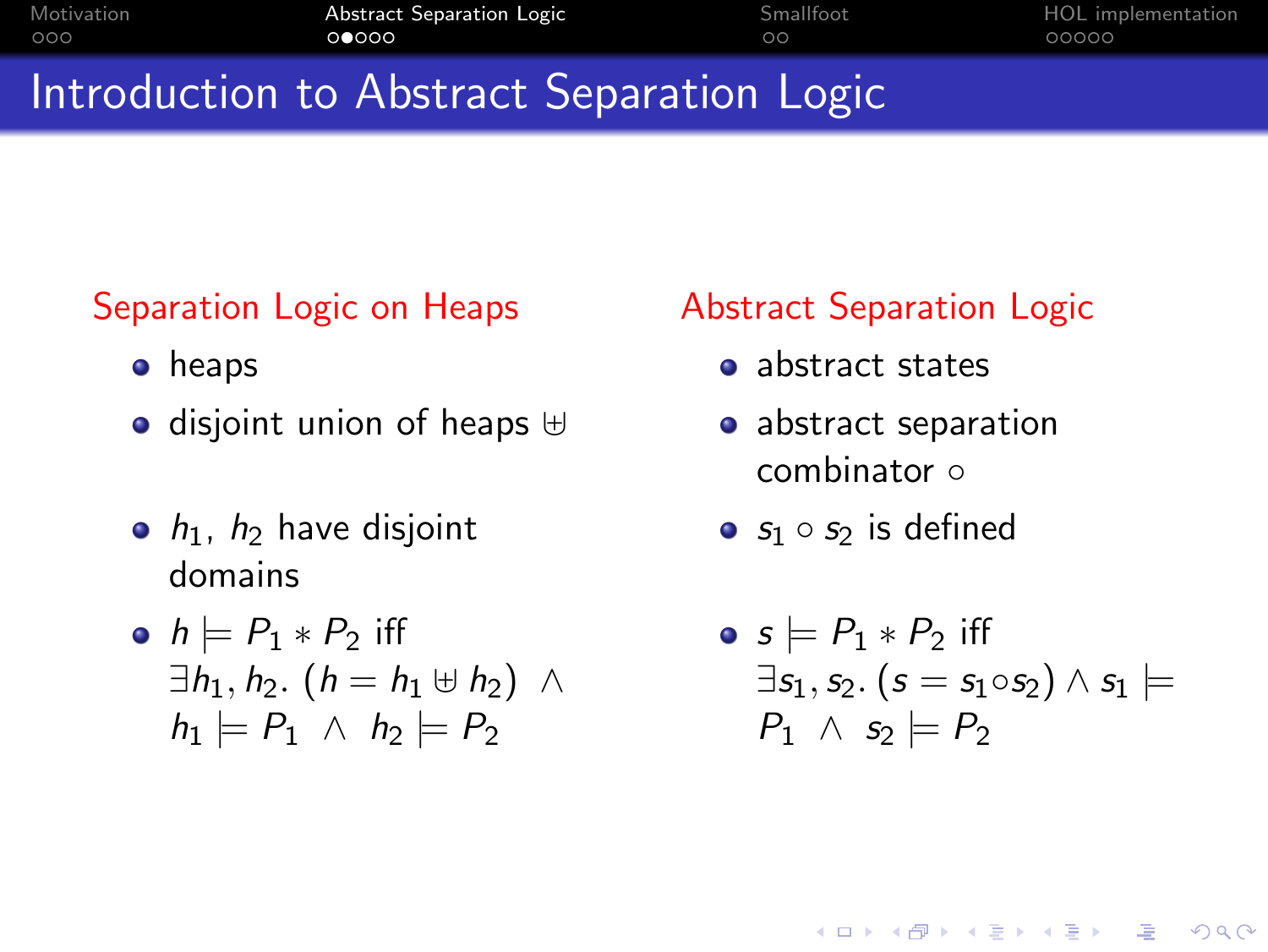| Motivation                   | Abstract Separation Logic | Smallfoot | HOL implementation |
|------------------------------|---------------------------|-----------|--------------------|
| റററ                          | 00000                     | $\circ$   | 00000              |
| <b>Separation Combinator</b> |                           |           |                    |

A separation combinator  $\circ$  is a partially defined function such that:

**AD A REAKEN E VAN** 

- $\bullet$   $\circ$  is associative
	- $\forall x \vee z.$   $(x \circ y) \circ z = x \circ (y \circ z)$
- o is commutative

 $\forall x \, y. \; x \circ y = y \circ x$ 

- o is cancellative  $\forall x \, y \, z.$   $(x \circ y = x \circ z) \Rightarrow y = z$
- **o** forall elements there is a neutral element  $\forall x. \exists u_x. u_x \circ x = x$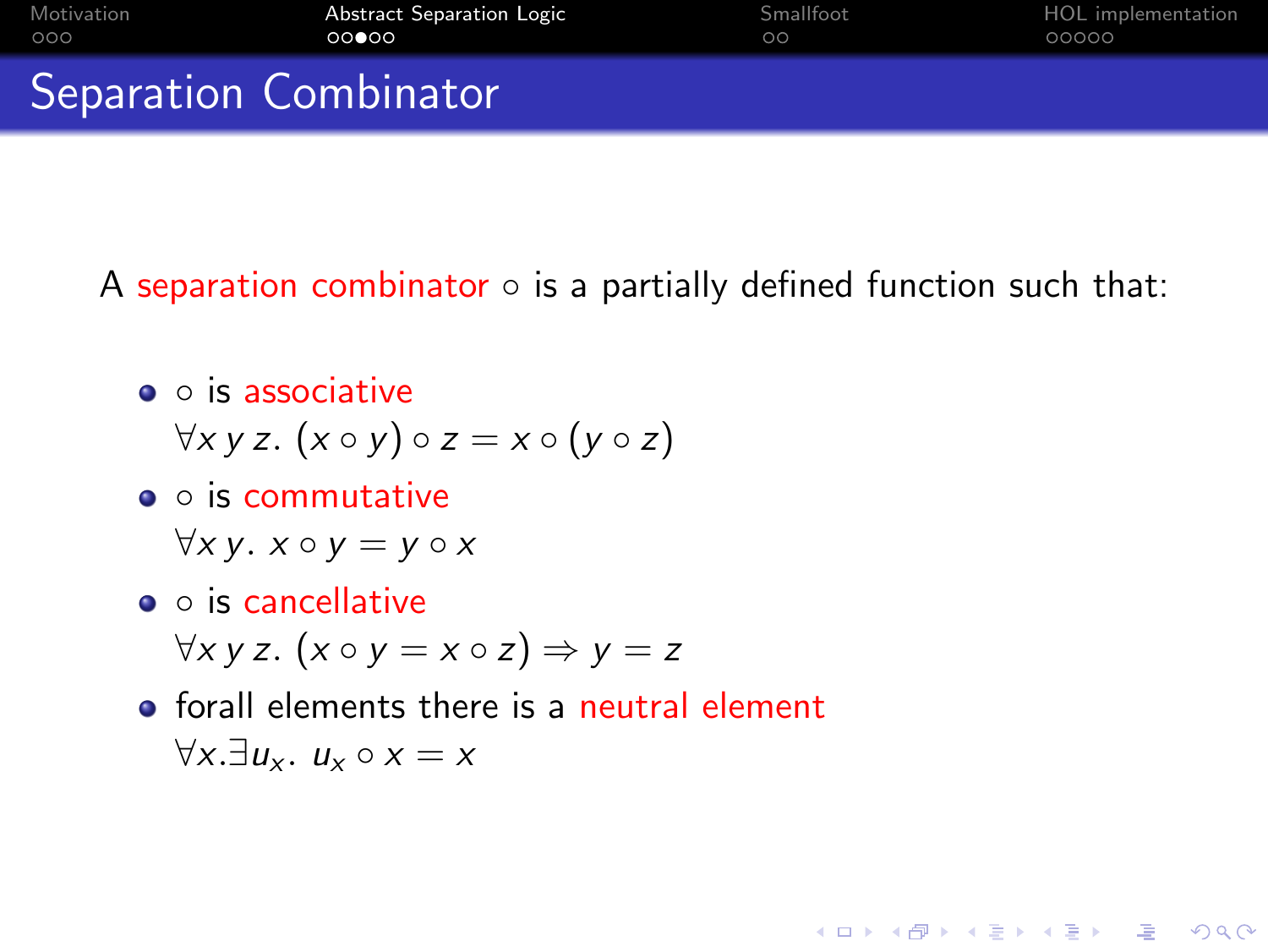| Motivation                 | Abstract Separation Logic | Smallfoot | HOL implementation |
|----------------------------|---------------------------|-----------|--------------------|
| റററ                        | 00000                     | $\circ$   | 00000              |
| Local Actions / Frame Rule |                           |           |                    |

- partial correctness considered
- local reasoning essential

Frame Rule

# ${P}$  action  ${Q}$  $\overline{P * R}$  action  $\{Q * R\}$

- actions that respect the frame rule are called local
- just local actions will be considered in the following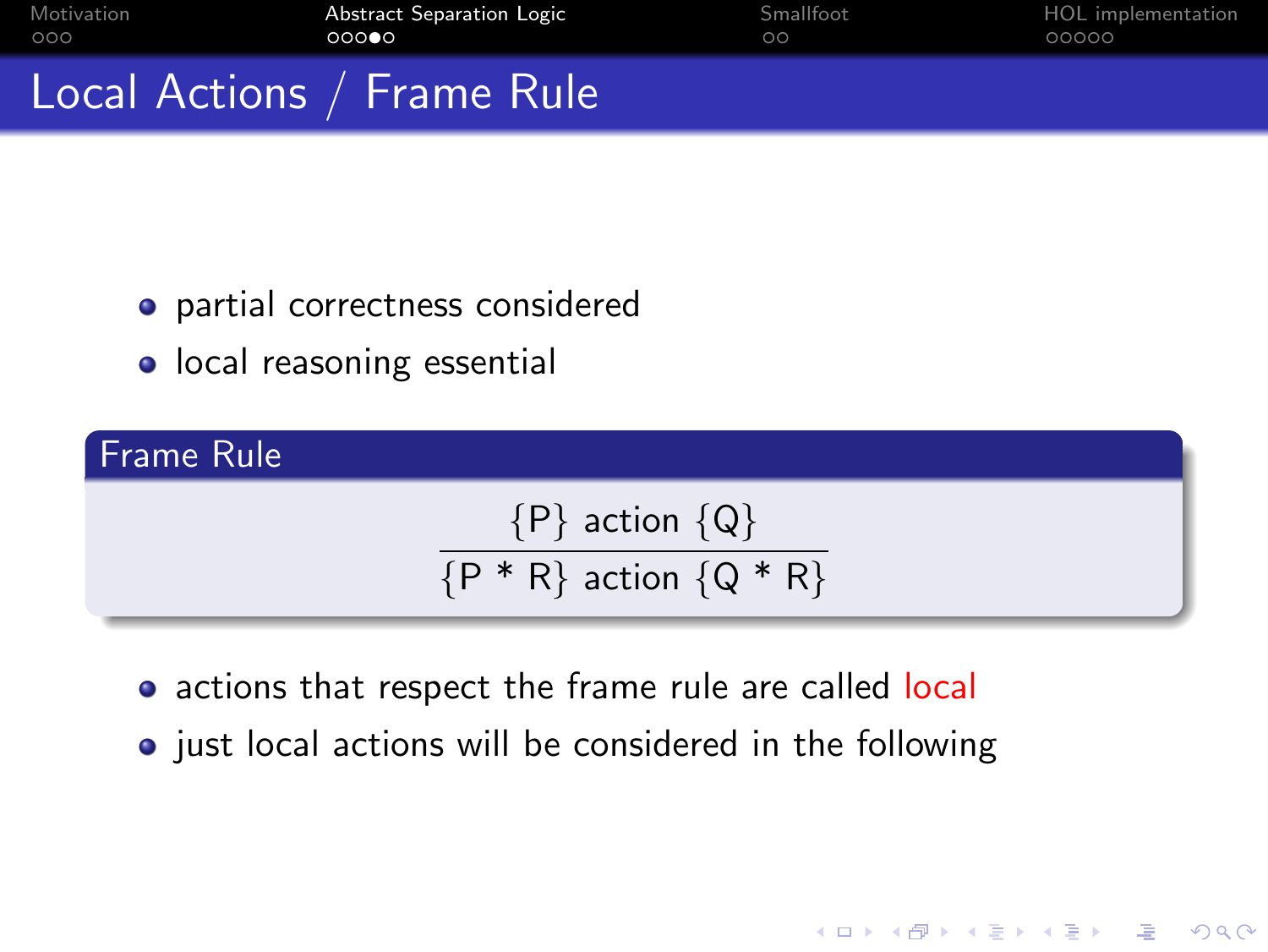| Motivation | Abstract Separation Logic | Smallfoot | HOL implementation |
|------------|---------------------------|-----------|--------------------|
| 000        | 0000                      | $\circ$   | 00000              |
| Programs   |                           |           |                    |

- c for every local action c
- p ; q
- $o p + q$
- $\bullet$  p\*
- p || q
- with l do p
- $01.p$

Notice that skip and assume c for intuitionistic conditions c are local actions.

Conditional execution and loops can be mimiced using non-determistic choice and assume.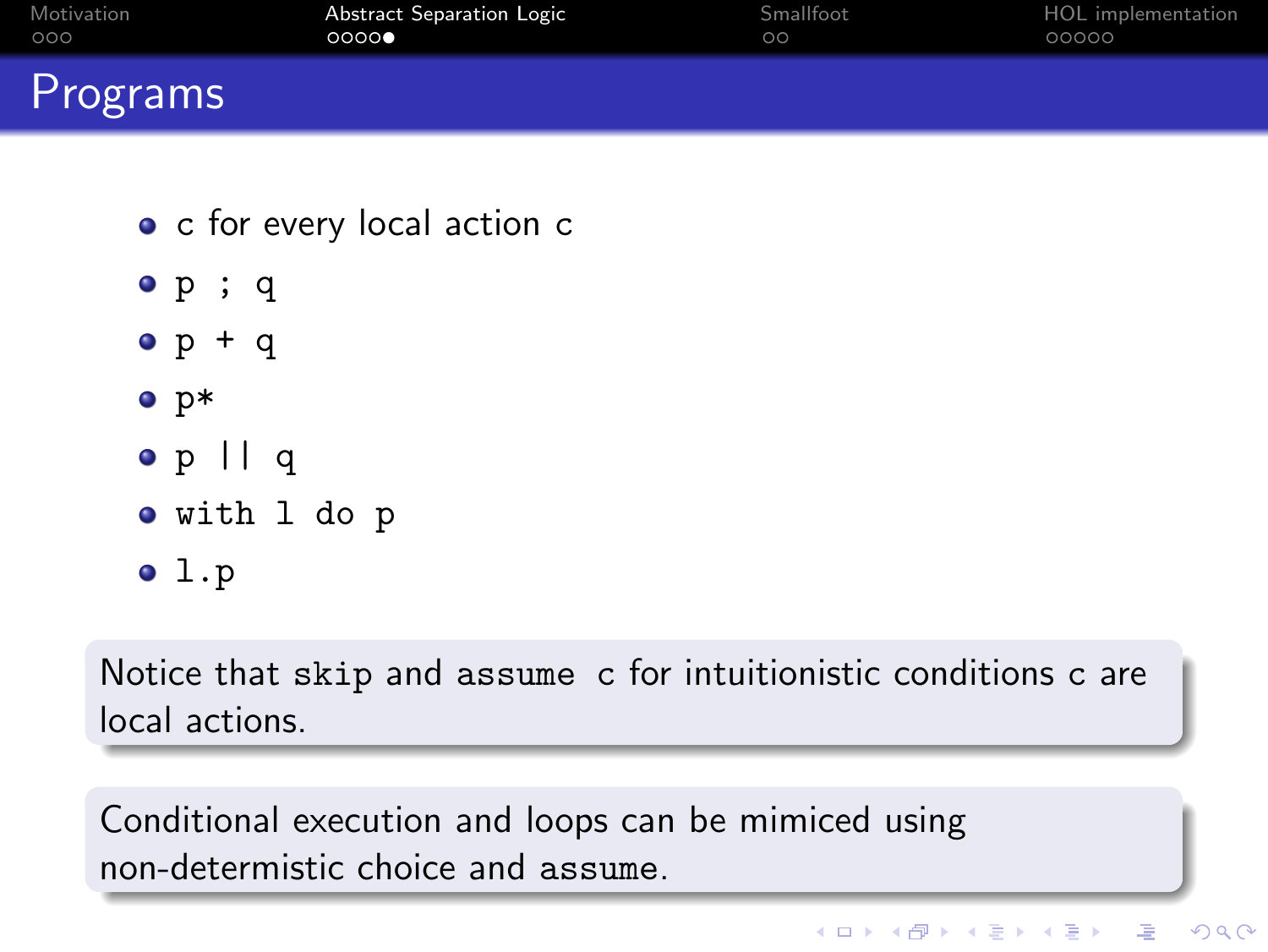| Motivation       | Abstract Separation Logic | Smallfoot | HOL implementation |
|------------------|---------------------------|-----------|--------------------|
| 000              | 00000                     | $\bullet$ | 00000              |
| <b>Smallfoot</b> |                           |           |                    |

"Smallfoot is an automatic verification tool which checks separation logic specifications of concurrent programs which manipulate dynamically-allocated recursive data structures." (Smallfoot documentation)

- <span id="page-10-0"></span>• developed by
	- Cristiano Calcagno
	- **Josh Berdine**
	- Peter O'Hearn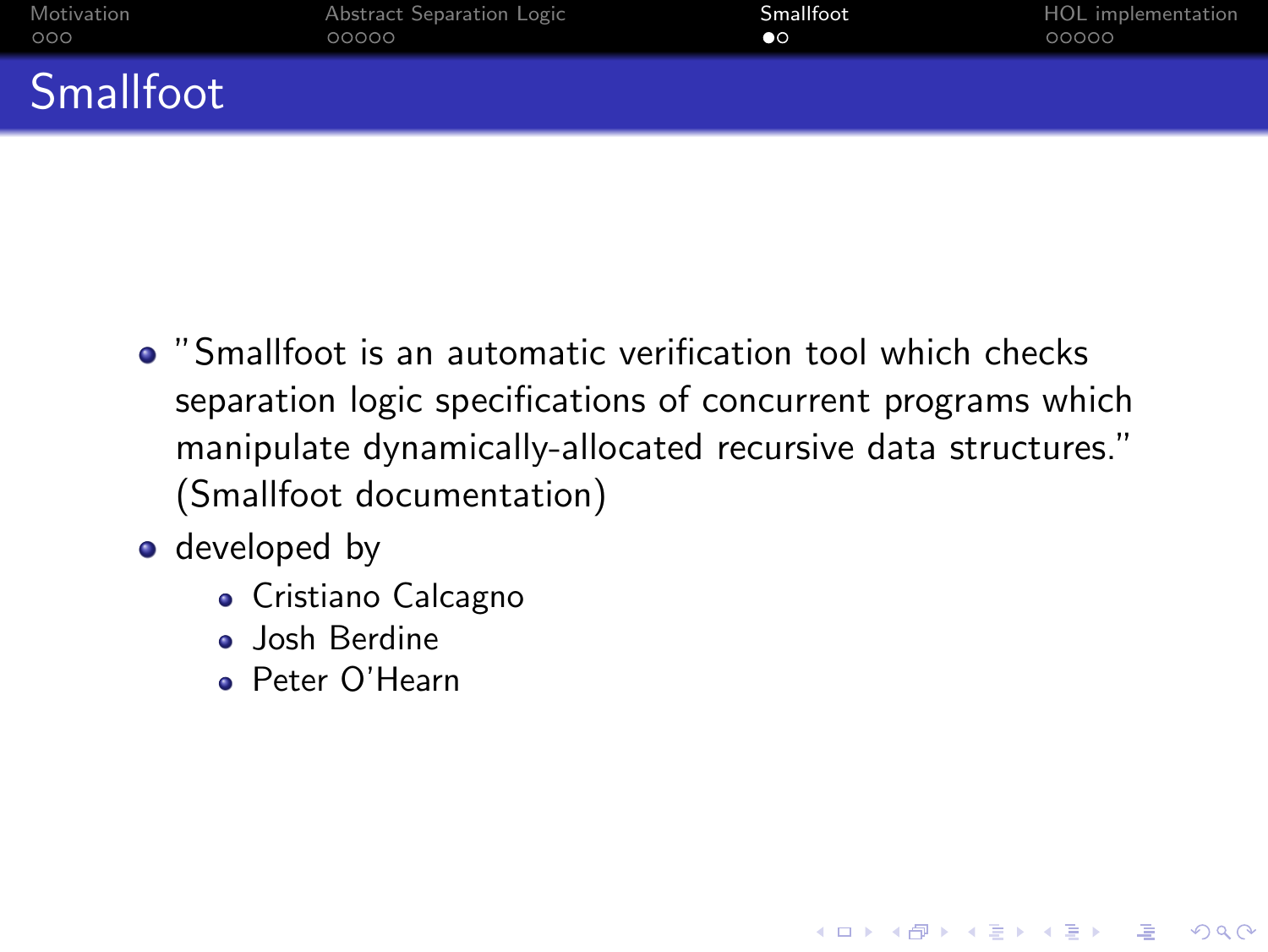| Motivation   | Abstract Separation Logic | Smallfoot      | HOL implementation |
|--------------|---------------------------|----------------|--------------------|
| 000          | COOOO                     | $\circ\bullet$ | 00000              |
| Smallfoot II |                           |                |                    |

#### mergesort.sf

```
split(r;p) [list(p)] {
  local t1,t2;
  if(p == NULL) r = NULL;else {
    t1 = p - \frac{t}{t};if(t1 == NULL) {
      r = NULL;} else {
      t2 = t1 - \frac{1}{1};
      split(r;t2);
      p - > t1 = t2;
      t1-\geq t1 = r:
      r = t1:
    }
  }
[list(p) * list(r)]
```

```
merge(r;p,q)
   [iist(p) * list(q)] {
   ...
[list(r)]mergesort(r;p) [list(p)] {
 local q,q1,p1;
  if(p == NULL) r = p;
 else {
    split(q;p);
   mergesort(q1;q);
   mergesort(p1;p);
   merge(r;p1,q1);}
} [list(r)]
```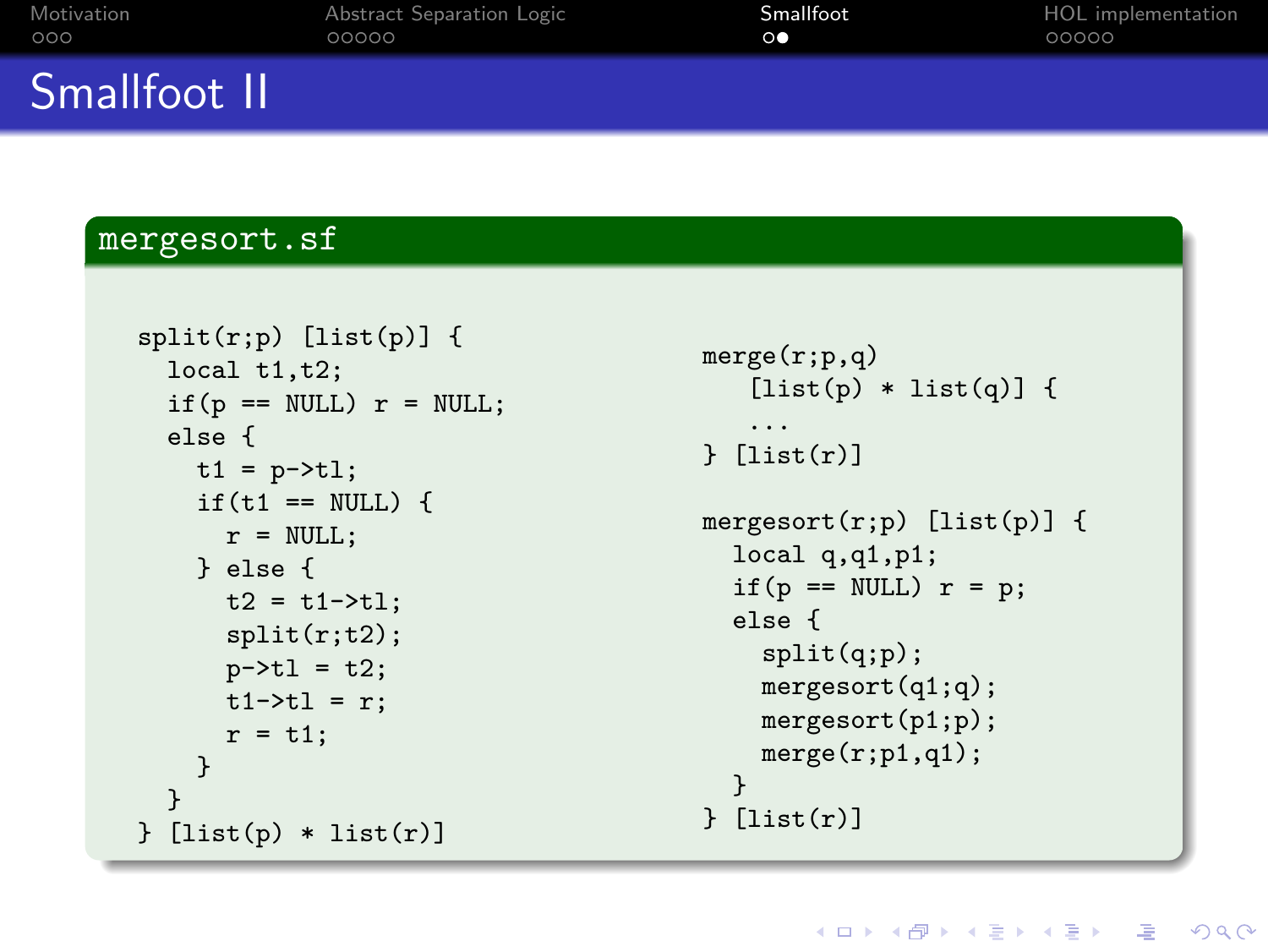| Motivation | Abstract Separation Logic       | Smallfoot | HOL implementation |
|------------|---------------------------------|-----------|--------------------|
| 000        | 00000                           | ററ        | 00000              |
|            | HOL implementation of Smallfoot |           |                    |

- **•** formalisation of Abstract Separation Logic (Calcagno, O'Hearn, Yang; LICS '07)
	- **•** first case study: a tool similar to Smallfoot
		- combines ideas from Abstract Separation Logic, Variables as Resource and Smallfoot

**KORK ERKER ER AGA** 

- parser for Smallfoot example files
- **•** completely automatic verification
- interactive proofs are possible as well
- <span id="page-12-0"></span>most features of Smallfoot are supported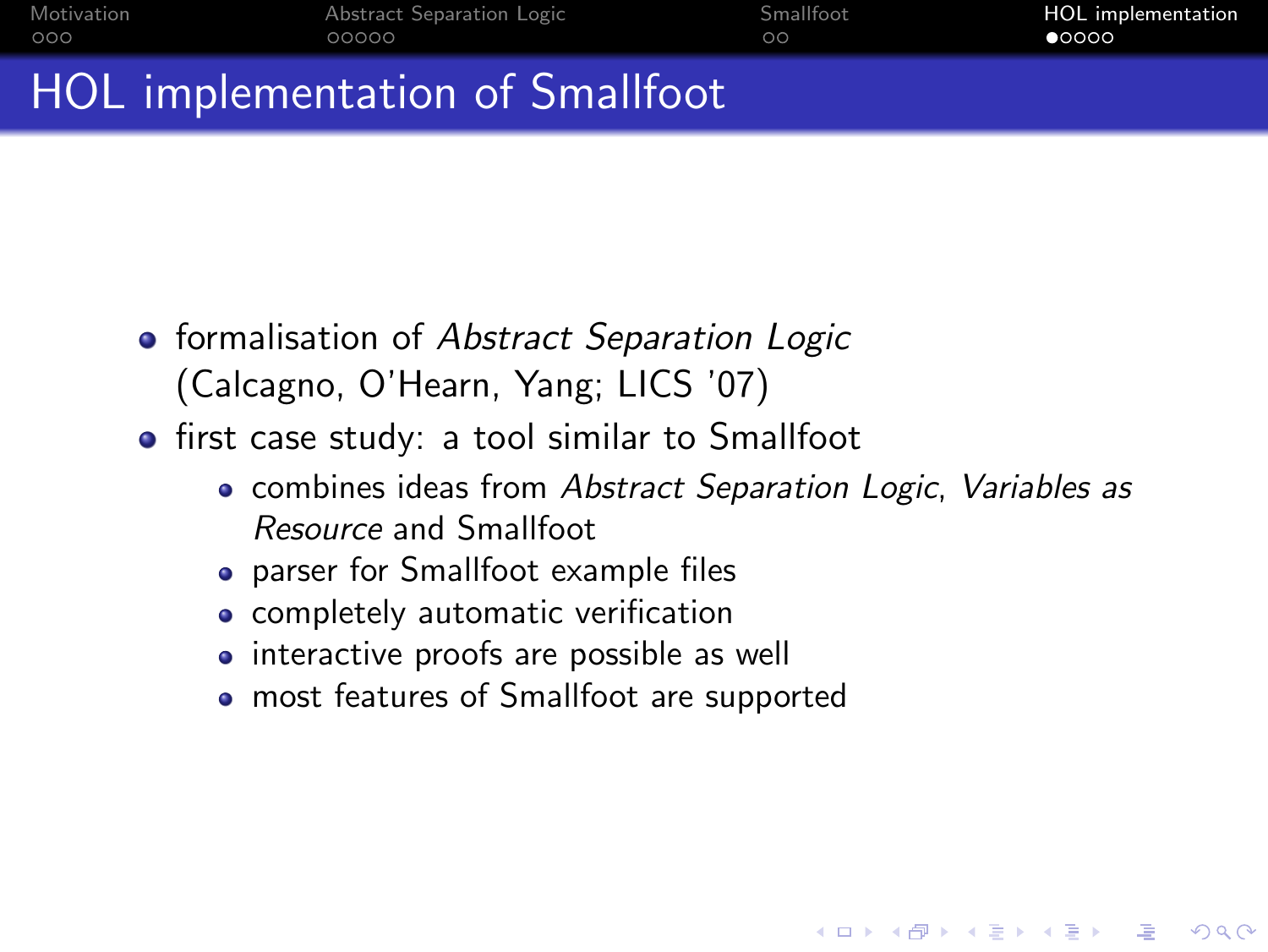| Motivation        | Abstract Separation Logic | Smallfoot | <b>HOL</b> implementation |
|-------------------|---------------------------|-----------|---------------------------|
| റററ               | 00000                     | ററ        | 00000                     |
| Demo mergesort.sf |                           |           |                           |

K ロ ▶ K @ ▶ K 할 ▶ K 할 ▶ | 할 | 2000

Demo of Smallfoot implementation.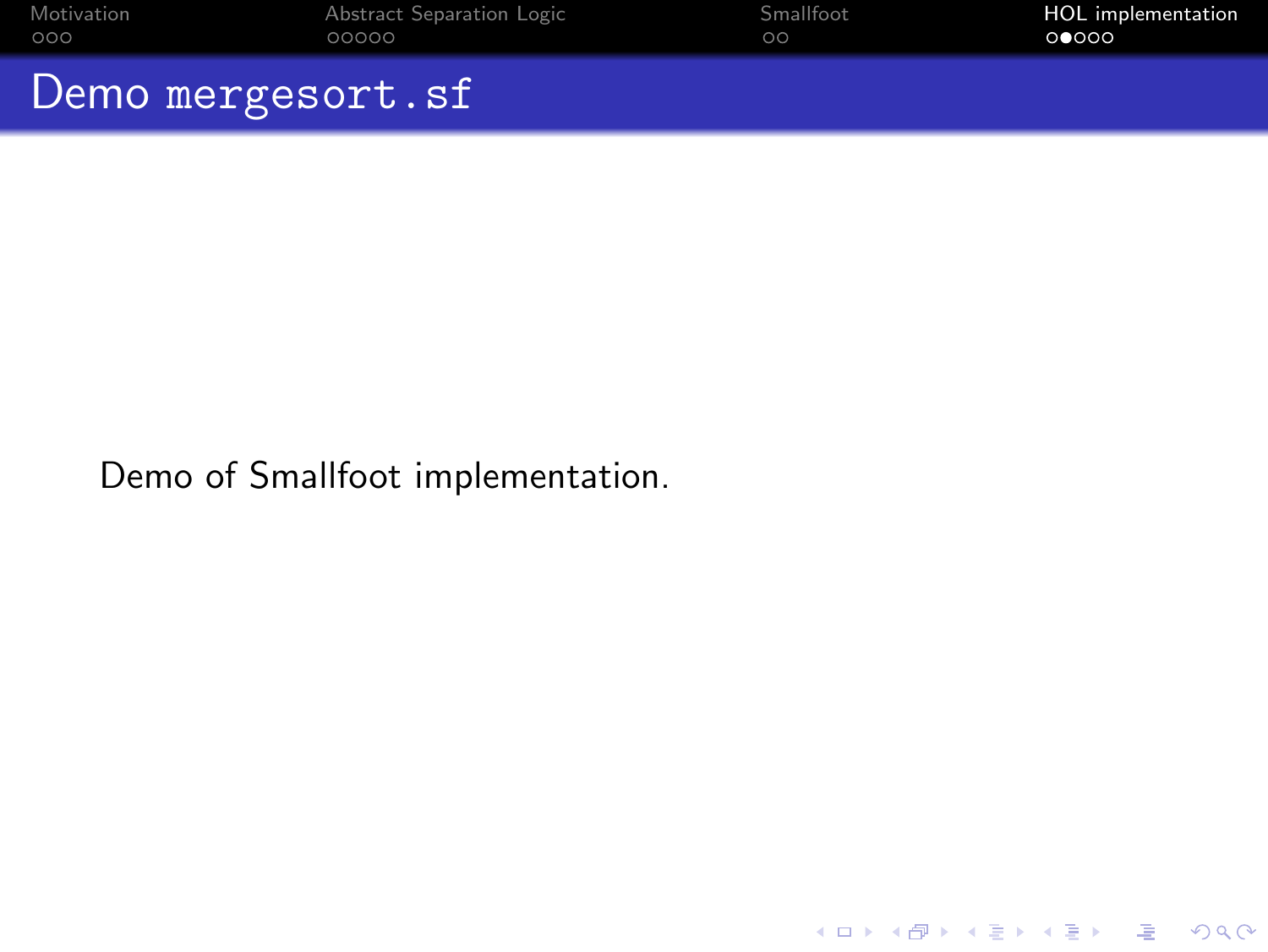[Motivation](#page-2-0) **[Abstract Separation Logic](#page-5-0)** [Smallfoot](#page-10-0) **[HOL implementation](#page-12-0)**<br>
000<br>
00000 00000 00000 00000 00000 00000

#### Comparison mergesort.sf - split

```
split(r; p_const)
  [smallfoot_prop_input_ap_distinct
      ({r},({}) [r] list(tl; p_const)] {
   local (p = p_{const}), t1, t2;
   if p == NULL then {
      r = NULL.
   } else {
      t1 = p - \ge t1;
      if t1 == NULL then {
         r = NULL} else {
         t2 = t1 - \frac{t}{1}split(r; t2);p - > t1 = t2;t1-\geq t1 = r:
         r = t1:
      } }
} [smallfoot_prop_input_ap_distinct
     ({r}, {}_{t}) [r] list(tl; p_const) *
     list(t1; r)]
```

```
split(r;p)
  [list(p)] {
  local t1,t2;
  if (p == NULL) {
     r = NULL:
  } else {
    t1 = p - \ge t1;
    if (t1 == NULL) {
      r = NULL:
    } else {
      t2 = t1 - \frac{1}{1};
      split(r;t2);p - > t1 = t2;t1-\t>b1 = r;
      r = t1:
    } }
[list(p) * list(r)]
```
**KOD KAR KED KED E YAN**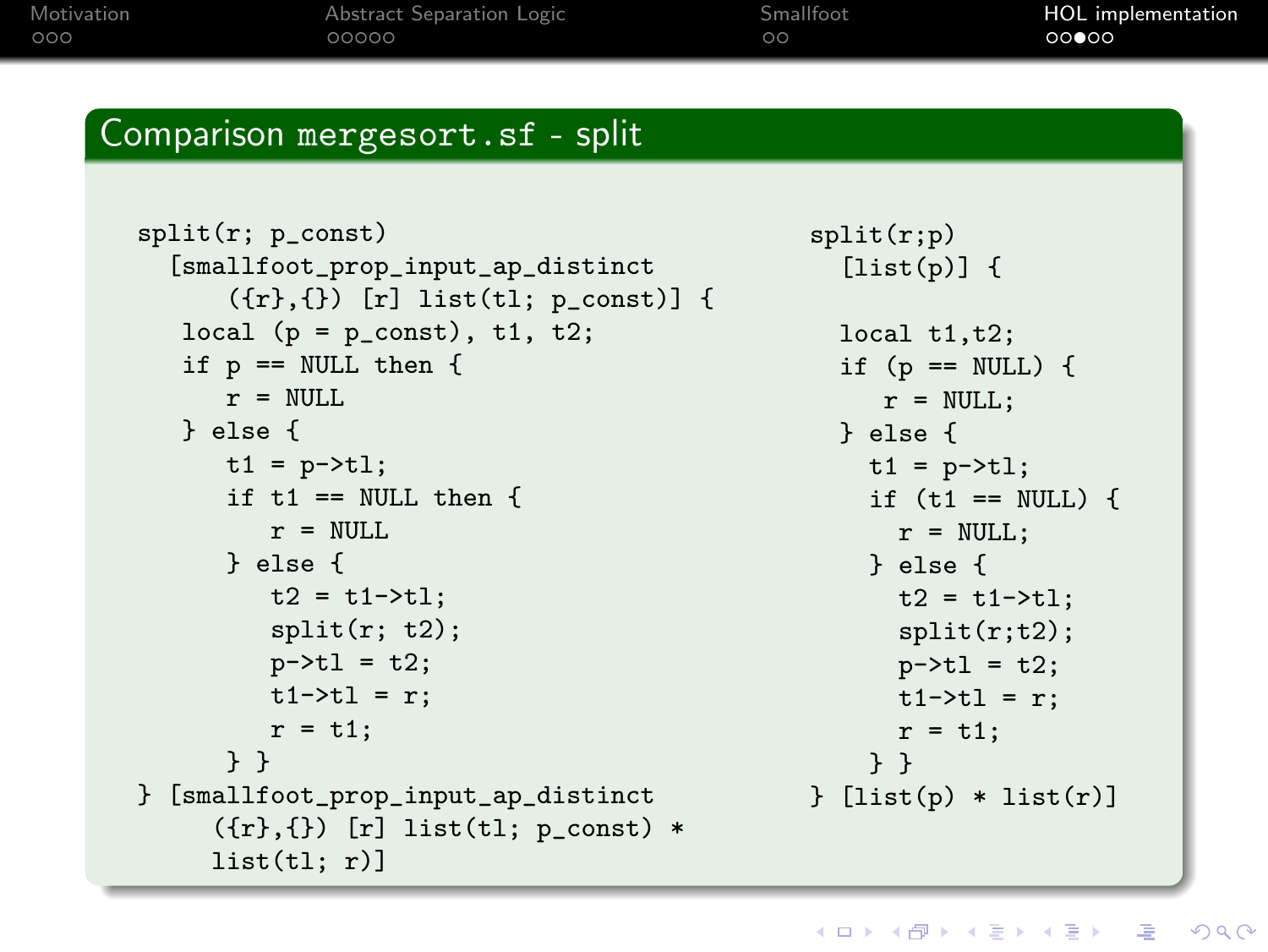| Motivation | Abstract Separation Logic | Smallfoot | <b>HOL</b> implementation |
|------------|---------------------------|-----------|---------------------------|
| 000        | 00000                     | $\circ$   | 000                       |
| Demo II    |                           |           |                           |

K ロ ▶ K @ ▶ K 할 ▶ K 할 ▶ | 할 | 2000

Demo of Smallfoot implementation.